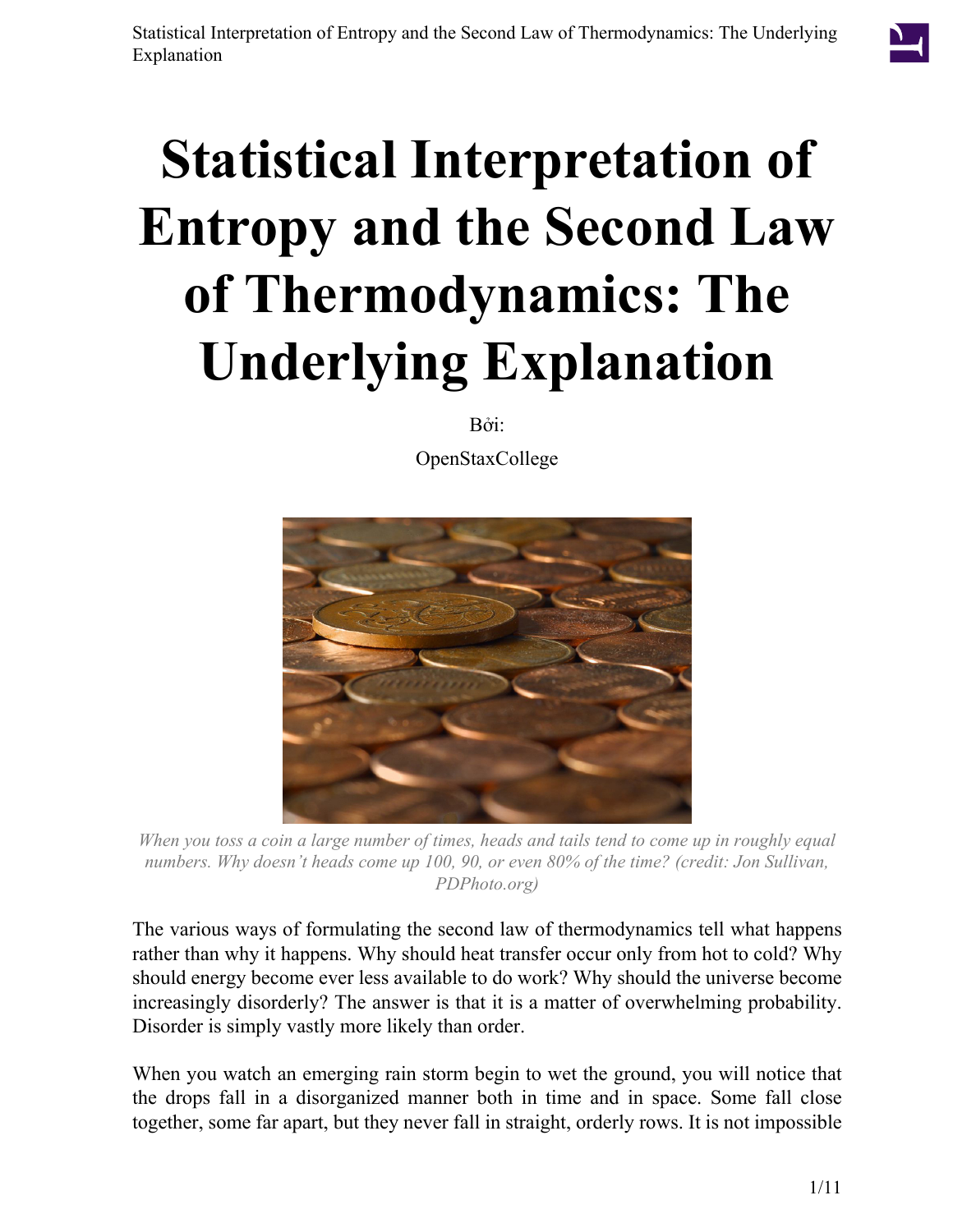for rain to fall in an orderly pattern, just highly unlikely, because there are many more disorderly ways than orderly ones. To illustrate this fact, we will examine some random processes, starting with coin tosses.

## **Coin Tosses**

What are the possible outcomes of tossing 5 coins? Each coin can land either heads or tails. On the large scale, we are concerned only with the total heads and tails and not with the order in which heads and tails appear. The following possibilities exist:

5 heads, 0 tails 4 heads, 1 tail 3 heads, 2 tails 2 heads, 3 tails 1 head, 4 tails 0 head, 5 tails

These are what we call macrostates. A macrostate is an overall property of a system. It does not specify the details of the system, such as the order in which heads and tails occur or which coins are heads or tails.

Using this nomenclature, a system of 5 coins has the 6 possible macrostates just listed. Some macrostates are more likely to occur than others. For instance, there is only one way to get 5 heads, but there are several ways to get 3 heads and 2 tails, making the latter macrostate more probable. *[\[link\]](#page-1-0)* lists of all the ways in which 5 coins can be tossed, taking into account the order in which heads and tails occur. Each sequence is called a microstate—a detailed description of every element of a system.

<span id="page-1-0"></span>

|                       | Individual microstates                                                 | Number of<br>microstates |
|-----------------------|------------------------------------------------------------------------|--------------------------|
| 5 heads,<br>$0$ tails | <b>HHHHH</b>                                                           |                          |
| 4 heads,<br>1 tail    | ННННТ, НННТН, ННТНН, НТННН, ТНННН                                      | 5                        |
| 3 heads,<br>2 tails   | НТНТН, ТНТНН, НТННТ, ТННТН, ТНННТ НТНТН,<br>ТНТНН, НТННТ, ТННТН, ТНННТ | 10                       |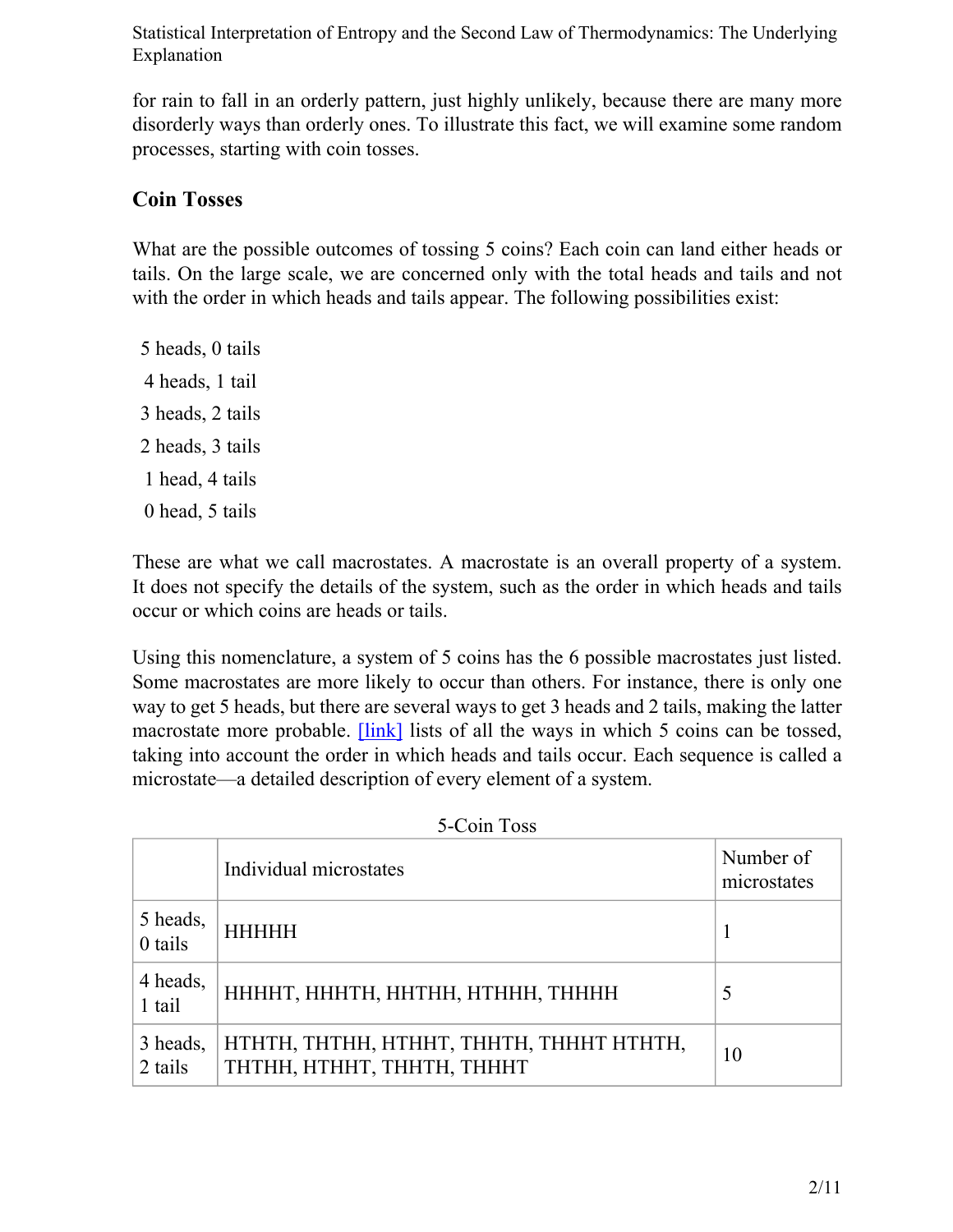|                     | Individual microstates                                                  | Number of<br>microstates |
|---------------------|-------------------------------------------------------------------------|--------------------------|
| 2 heads,<br>3 tails | TTTHH, TTHHT, THHTT, HHTTT, TTHTH, THTHT,<br>HTHTT, THTTH, HTTHT, HTTTH | 10                       |
| 1 head,<br>4 tails  | TTTTH, TTTHT, TTHTT, THTTT, HTTTT                                       |                          |
| 0 heads,<br>5 tails | <b>TTTTT</b>                                                            |                          |
|                     |                                                                         | Total: 32                |

The macrostate of 3 heads and 2 tails can be achieved in 10 ways and is thus 10 times more probable than the one having 5 heads. Not surprisingly, it is equally probable to have the reverse, 2 heads and 3 tails. Similarly, it is equally probable to get 5 tails as it is to get 5 heads. Note that all of these conclusions are based on the crucial assumption that each microstate is equally probable. With coin tosses, this requires that the coins not be asymmetric in a way that favors one side over the other, as with loaded dice. With any system, the assumption that all microstates are equally probable must be valid, or the analysis will be erroneous.

The two most orderly possibilities are 5 heads or 5 tails. (They are more structured than the others.) They are also the least likely, only 2 out of 32 possibilities. The most disorderly possibilities are 3 heads and 2 tails and its reverse. (They are the least structured.) The most disorderly possibilities are also the most likely, with 20 out of 32 possibilities for the 3 heads and 2 tails and its reverse. If we start with an orderly array like 5 heads and toss the coins, it is very likely that we will get a less orderly array as a result, since 30 out of the 32 possibilities are less orderly. So even if you start with an orderly state, there is a strong tendency to go from order to disorder, from low entropy to high entropy. The reverse can happen, but it is unlikely.

<span id="page-2-0"></span>

| 100-C0111 1055 |                                    |                    |  |  |  |
|----------------|------------------------------------|--------------------|--|--|--|
|                | Macrostate   Number of microstates |                    |  |  |  |
| Heads          | Tails                              | (W)                |  |  |  |
| 100            | 0                                  | 1                  |  |  |  |
| 99             |                                    | $1.0\times10^{2}$  |  |  |  |
| 95             | 5                                  | $7.5\times10^7$    |  |  |  |
| 90             | 10                                 | $1.7\times10^{13}$ |  |  |  |

 $100$  Coin Toss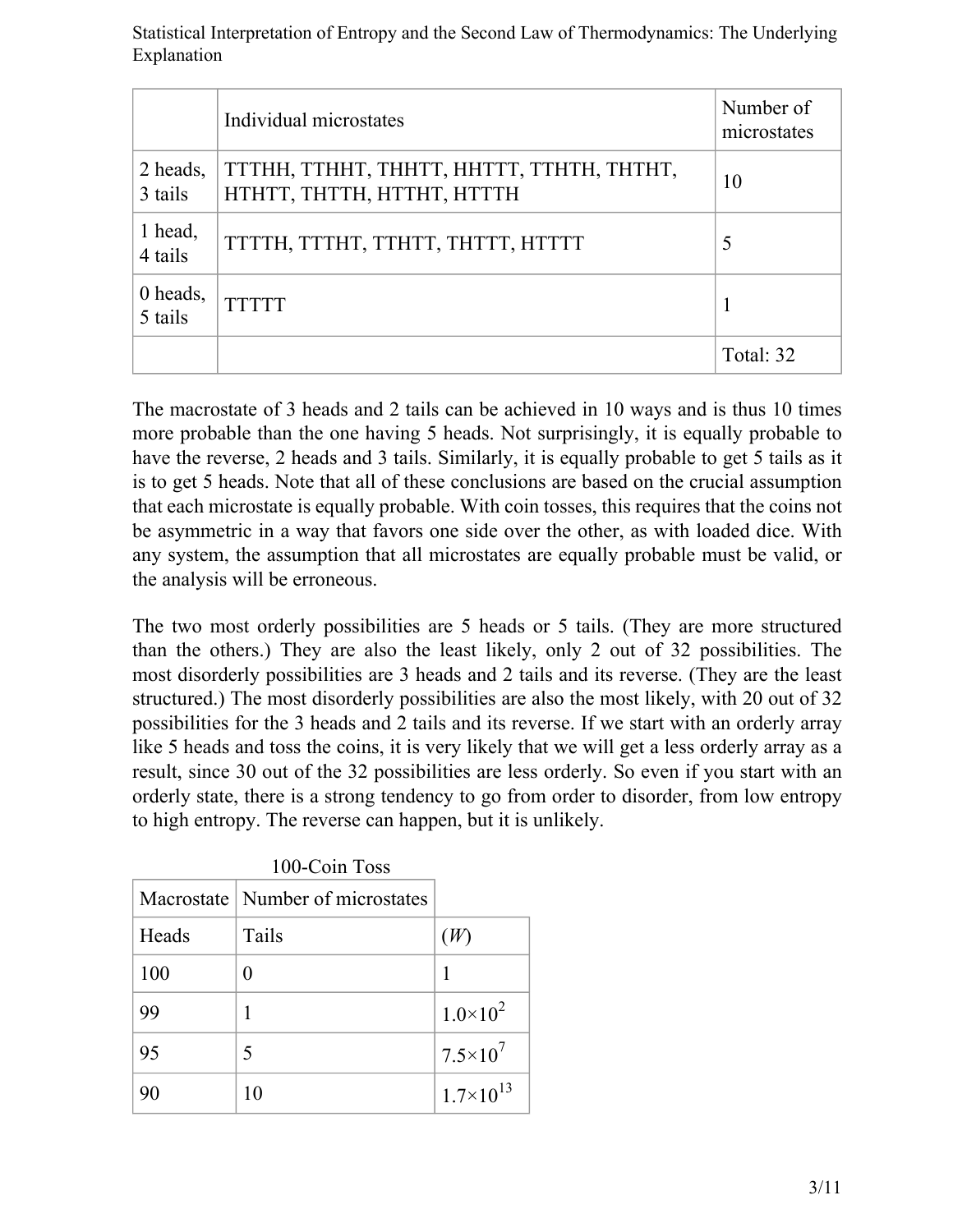| Macrostate       | Number of microstates |                               |
|------------------|-----------------------|-------------------------------|
| 75               | 25                    | $2.4 \times 10^{23}$          |
| 60               | 40                    | $1.4 \times 10^{28}$          |
| 55               | 45                    | $6.1 \times 10^{28}$          |
| 51               | 49                    | $9.9\times10^{28}$            |
| 50               | 50                    | $1.0\times10^{29}$            |
| 49               | 51                    | $9.9\times10^{28}$            |
| 45               | 55                    | $6.1 \times 10^{28}$          |
| 40               | 60                    | $1.4 \times 10^{28}$          |
| 25               | 75                    | $2.4 \times 10^{23}$          |
| 10               | 90                    | $1.7 \times 10^{13}$          |
| 5                | 95                    | $7.5\times10^7$               |
| $\mathbf{1}$     | 99                    | $1.0 \times 10^{2}$           |
| $\boldsymbol{0}$ | 100                   | $\mathbf{1}$                  |
|                  |                       | Total:<br>$1.27\times10^{30}$ |

This result becomes dramatic for larger systems. Consider what happens if you have 100 coins instead of just 5. The most orderly arrangements (most structured) are 100 heads or 100 tails. The least orderly (least structured) is that of 50 heads and 50 tails. There is only 1 way (1 microstate) to get the most orderly arrangement of 100 heads. There are 100 ways (100 microstates) to get the next most orderly arrangement of 99 heads and 1 tail (also 100 to get its reverse). And there are  $1.0 \times 10^{29}$  ways to get 50 heads and 50 tails, the least orderly arrangement. [\[link\]](#page-2-0) is an abbreviated list of the various macrostates and the number of microstates for each macrostate. The total number of microstates—the total number of different ways 100 coins can be tossed—is an impressively large  $1.27 \times 10^{30}$ . Now, if we start with an orderly macrostate like 100 heads and toss the coins, there is a virtual certainty that we will get a less orderly macrostate. If we keep tossing the coins, it is possible, but exceedingly unlikely, that we will ever get back to the most orderly macrostate. If you tossed the coins once each second, you could expect to get either 100 heads or 100 tails once in  $2 \times 10^{22}$  years! This period is 1 trillion  $(10^{12})$  times longer than the age of the universe, and so the chances are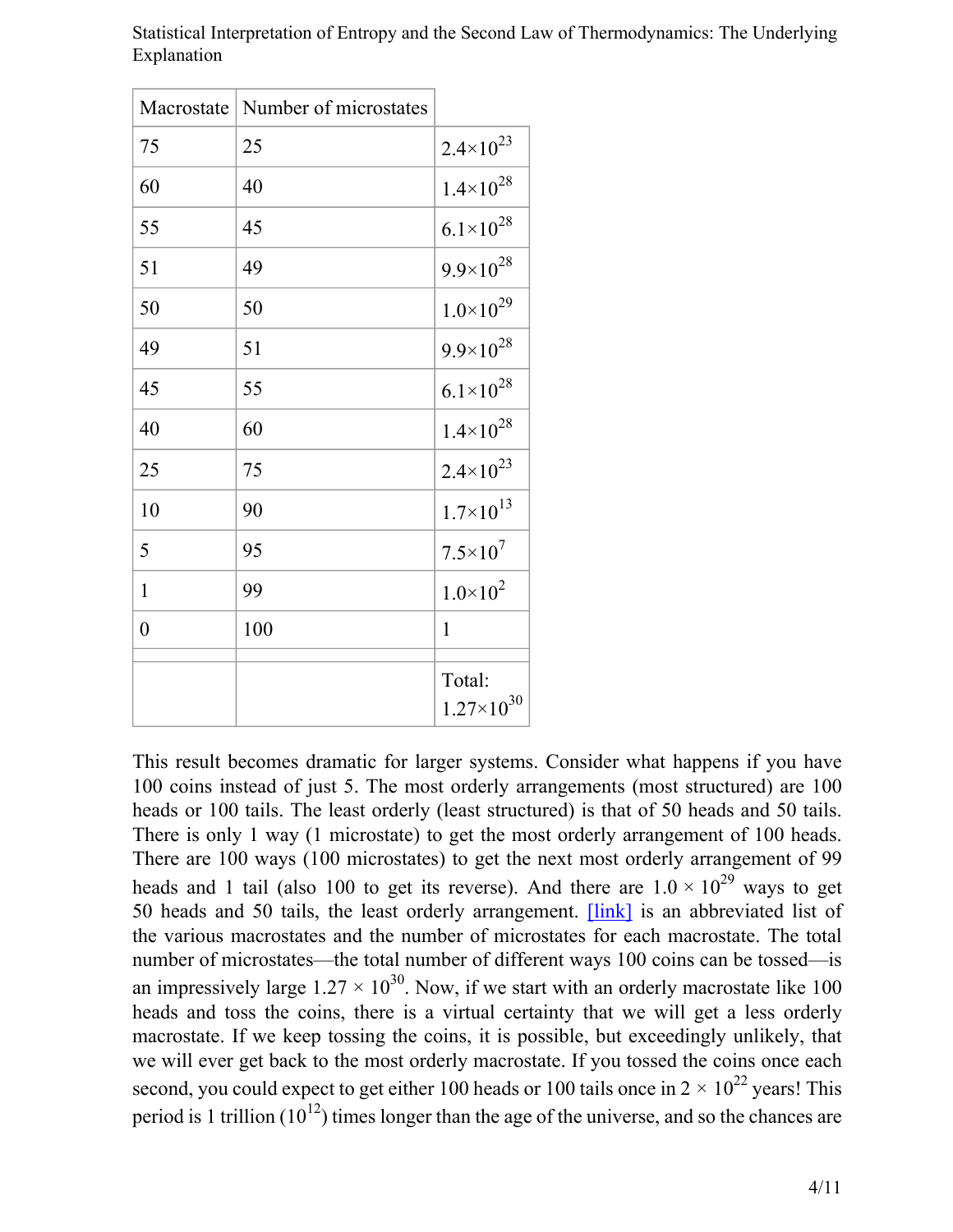essentially zero. In contrast, there is an 8% chance of getting 50 heads, a 73% chance of getting from 45 to 55 heads, and a 96% chance of getting from 40 to 60 heads. Disorder is highly likely.

## **Disorder in a Gas**

The fantastic growth in the odds favoring disorder that we see in going from 5 to 100 coins continues as the number of entities in the system increases. Let us now imagine applying this approach to perhaps a small sample of gas. Because counting microstates and macrostates involves statistics, this is called statistical analysis. The macrostates of a gas correspond to its macroscopic properties, such as volume, temperature, and pressure; and its microstates correspond to the detailed description of the positions and velocities of its atoms. Even a small amount of gas has a huge number of atoms:  $1.0 \text{ cm}^3$ of an ideal gas at 1.0 atm and  $0^{\circ}$  C has  $2.7 \times 10^{19}$  atoms. So each macrostate has an immense number of microstates. In plain language, this means that there are an immense number of ways in which the atoms in a gas can be arranged, while still having the same pressure, temperature, and so on.

The most likely conditions (or macrostates) for a gas are those we see all the time—a random distribution of atoms in space with a Maxwell-Boltzmann distribution of speeds in random directions, as predicted by kinetic theory. This is the most disorderly and least structured condition we can imagine. In contrast, one type of very orderly and structured macrostate has all of the atoms in one corner of a container with identical velocities. There are very few ways to accomplish this (very few microstates corresponding to it), and so it is exceedingly unlikely ever to occur. (See  $\frac{[\text{link}]}{[\text{b}]}$ ).) Indeed, it is so unlikely that we have a law saying that it is impossible, which has never been observed to be violated—the second law of thermodynamics.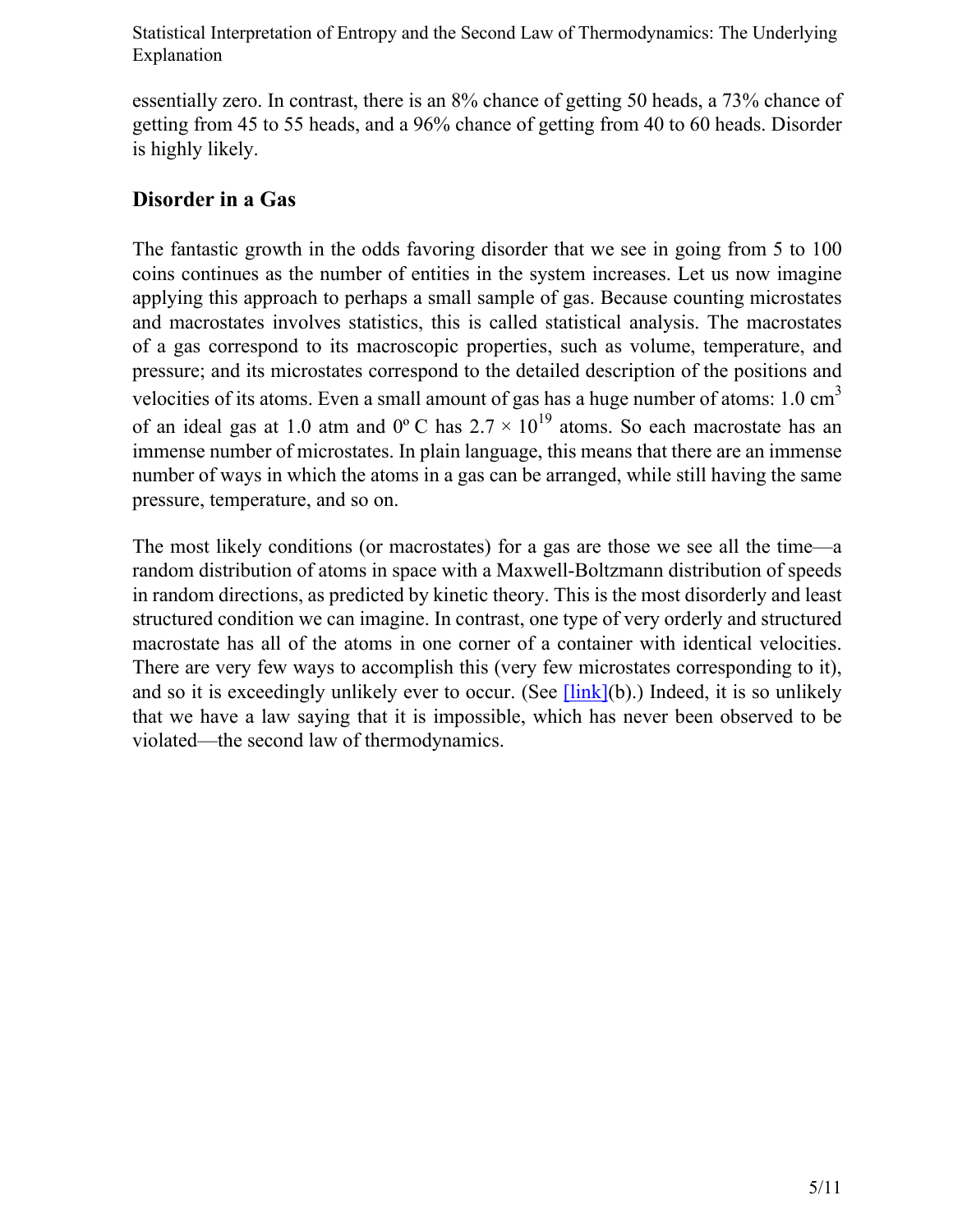<span id="page-5-0"></span>

*(a) The ordinary state of gas in a container is a disorderly, random distribution of atoms or molecules with a Maxwell-Boltzmann distribution of speeds. It is so unlikely that these atoms or molecules would ever end up in one corner of the container that it might as well be impossible. (b) With energy transfer, the gas can be forced into one corner and its entropy greatly reduced. But left alone, it will spontaneously increase its entropy and return to the normal conditions, because they are immensely more likely.*

The disordered condition is one of high entropy, and the ordered one has low entropy. With a transfer of energy from another system, we could force all of the atoms into one corner and have a local decrease in entropy, but at the cost of an overall increase in entropy of the universe. If the atoms start out in one corner, they will quickly disperse and become uniformly distributed and will never return to the orderly original state  $( {\lceil \text{link} \rceil}(b))$ . Entropy will increase. With such a large sample of atoms, it is possible—but unimaginably unlikely—for entropy to decrease. Disorder is vastly more likely than order.

The arguments that disorder and high entropy are the most probable states are quite convincing. The great Austrian physicist Ludwig Boltzmann (1844–1906)—who, along with Maxwell, made so many contributions to kinetic theory—proved that the entropy of a system in a given state (a macrostate) can be written as

 $S = k \ln W$ ,

where  $k = 1.38 \times 10^{-23}$  J/K is Boltzmann's constant, and lnW is the natural logarithm of the number of microstates *W* corresponding to the given macrostate. *W* is proportional to the probability that the macrostate will occur. Thus entropy is directly related to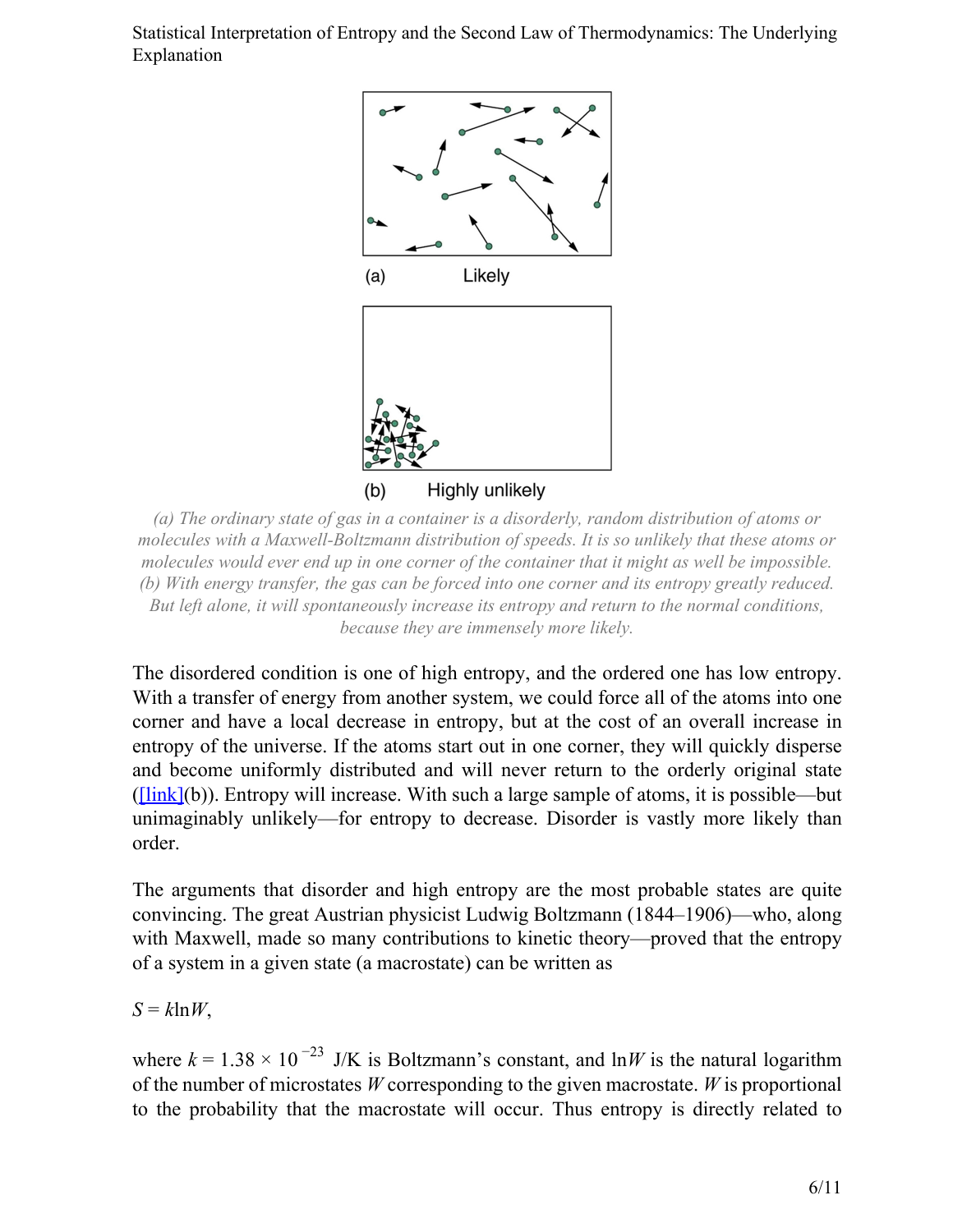the probability of a state—the more likely the state, the greater its entropy. Boltzmann proved that this expression for *S* is equivalent to the definition  $\Delta S = Q/T$ , which we have used extensively.

Thus the second law of thermodynamics is explained on a very basic level: entropy either remains the same or increases in every process. This phenomenon is due to the extraordinarily small probability of a decrease, based on the extraordinarily larger number of microstates in systems with greater entropy. Entropy *can* decrease, but for any macroscopic system, this outcome is so unlikely that it will never be observed.

Entropy Increases in a Coin Toss

Suppose you toss 100 coins starting with 60 heads and 40 tails, and you get the most likely result, 50 heads and 50 tails. What is the change in entropy?

#### **Strategy**

Noting that the number of microstates is labeled *W* in  $\left[{\rm link}\right]$  for the 100-coin toss, we can use  $\Delta S = S_f - S_i = k \ln W_f - k \ln W_i$  to calculate the change in entropy.

#### **Solution**

The change in entropy is

 $\Delta S = S_f - S_i = k \ln W_f - k \ln W_i$ 

where the subscript i stands for the initial 60 heads and 40 tails state, and the subscript f for the final 50 heads and 50 tails state. Substituting the values for *W* from  $\boxed{\text{link}}$  gives

$$
\Delta S = (1.38 \times 10^{-23} \text{ J/K})[\ln(1.0 \times 10^{29}) - \ln(1.4 \times 10^{28})]
$$
  
= 2.7 × 10<sup>-23</sup> J/K

#### **Discussion**

This increase in entropy means we have moved to a less orderly situation. It is not impossible for further tosses to produce the initial state of 60 heads and 40 tails, but it is less likely. There is about a 1 in 90 chance for that decrease in entropy (  $-2.7 \times 10^{-23}$  J/K) to occur. If we calculate the decrease in entropy to move to the most orderly state, we get  $\Delta S = -92 \times 10^{-23}$  J/K. There is about a 1 in 10<sup>30</sup> chance of this change occurring. So while very small decreases in entropy are unlikely, slightly greater decreases are impossibly unlikely. These probabilities imply, again, that for a macroscopic system, a decrease in entropy is impossible. For example, for heat transfer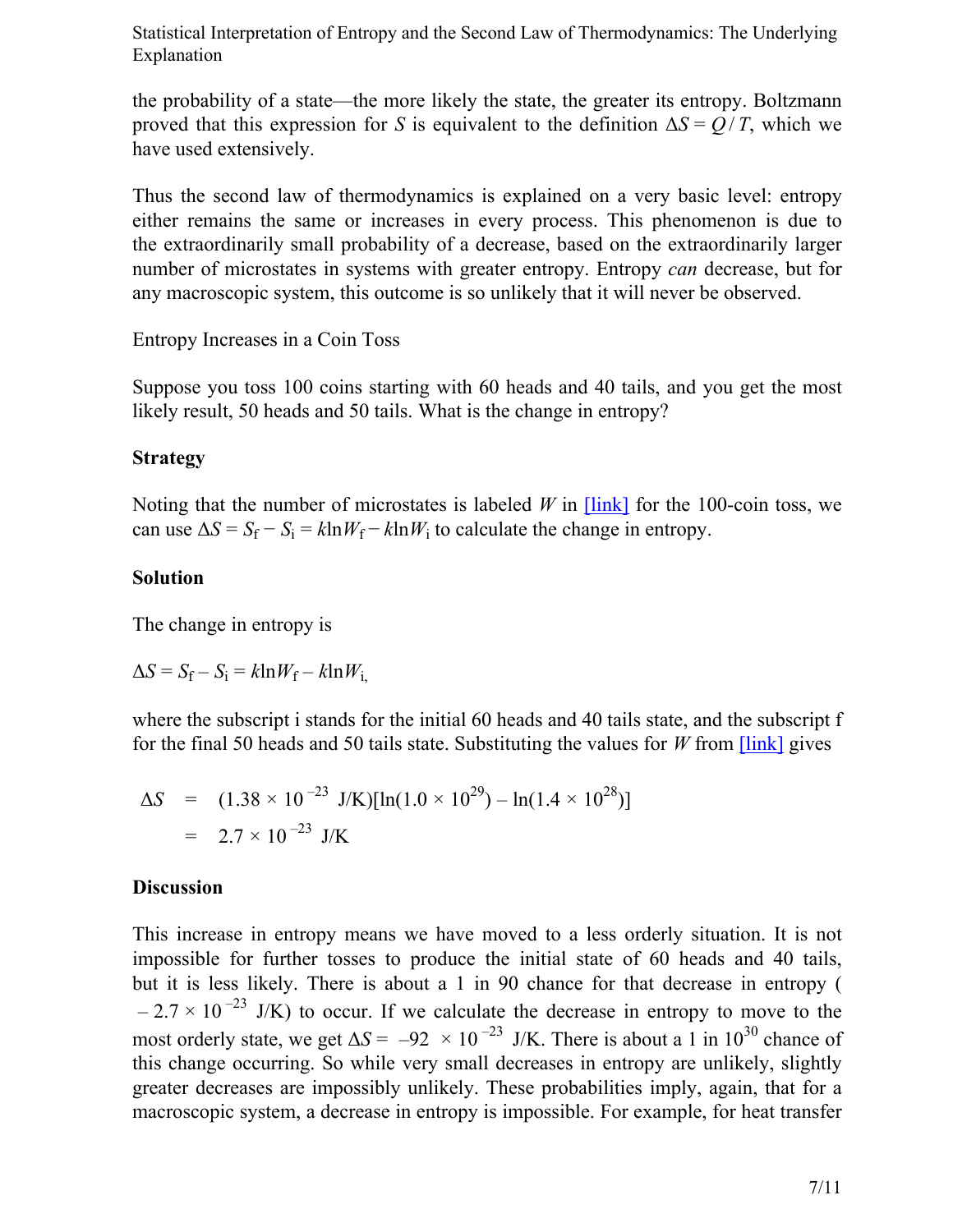to occur spontaneously from 1.00 kg of 0ºC ice to its 0ºC environment, there would be a decrease in entropy of  $1.22 \times 10^3$  J/K. Given that a  $\Delta S$  of  $10^{-21}$  J/K corresponds to about a 1 in  $10^{30}$  chance, a decrease of this size  $(10^3$  J/K) is an *utter* impossibility. Even for a milligram of melted ice to spontaneously refreeze is impossible.

Problem-Solving Strategies for Entropy

- 1. *Examine the situation to determine if entropy is involved.*
- 2. *Identify the system of interest and draw a labeled diagram of the system showing energy flow.*
- 3. *Identify exactly what needs to be determined in the problem (identify the unknowns).* A written list is useful.
- 4. *Make a list of what is given or can be inferred from the problem as stated (identify the knowns).* You must carefully identify the heat transfer, if any, and the temperature at which the process takes place. It is also important to identify the initial and final states.
- 5. *Solve the appropriate equation for the quantity to be determined (the unknown).* Note that the change in entropy can be determined between any states by calculating it for a reversible process.
- 6. *Substitute the known value along with their units into the appropriate equation, and obtain numerical solutions complete with units.*
- 7. *To see if it is reasonable: Does it make sense?* For example, total entropy should increase for any real process or be constant for a reversible process. Disordered states should be more probable and have greater entropy than ordered states.

### **Section Summary**

- Disorder is far more likely than order, which can be seen statistically.
- The entropy of a system in a given state (a macrostate) can be written as  $S = k \ln W$ ,

where  $k = 1.38 \times 10^{-23}$  J/K is Boltzmann's constant, and  $\ln W$  is the natural logarithm of the number of microstates *W* corresponding to the given macrostate.

# **Conceptual Questions**

Explain why a building made of bricks has smaller entropy than the same bricks in a disorganized pile. Do this by considering the number of ways that each could be formed (the number of microstates in each macrostate).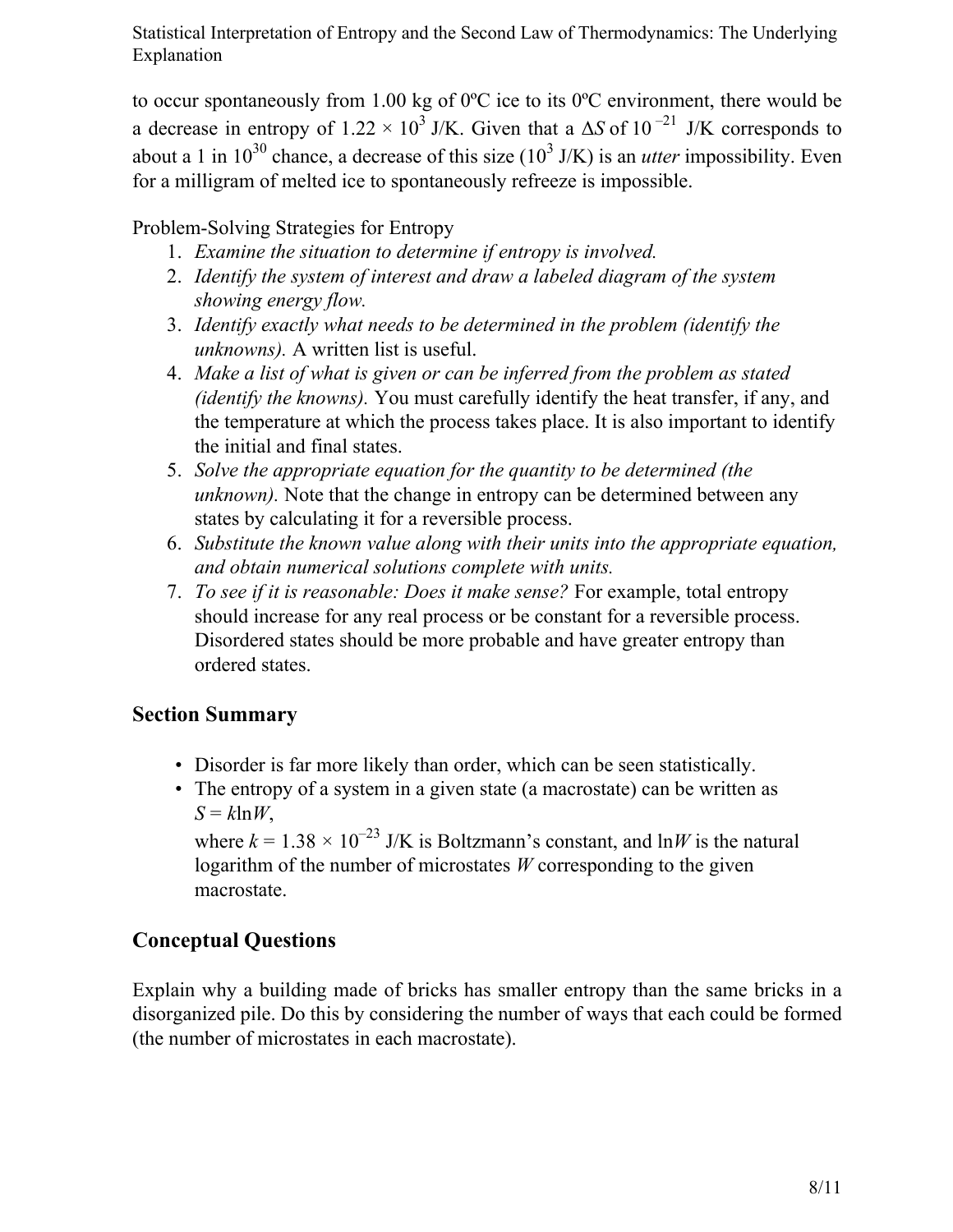# **Problem Exercises**

Using  $[\text{link}]$ , verify the contention that if you toss 100 coins each second, you can expect to get 100 heads or 100 tails once in  $2 \times 10^{22}$  years; calculate the time to two-digit accuracy.

It should happen twice in every  $1.27 \times 10^{30}$  s or once in every  $6.35 \times 10^{29}$  s  $\left(6.35 \times 10^{29} \text{ s}\right) \left(\frac{1 \text{ h}}{3600 \text{ s}}\right) \left(\frac{1 \text{ d}}{24 \text{ h}}\right) \left(\frac{1 \text{ y}}{365.25 \text{ d}}\right)$ =  $2.0 \times 10^{22}$  y

What percent of the time will you get something in the range from 60 heads and 40 tails through 40 heads and 60 tails when tossing 100 coins? The total number of microstates in that range is  $1.22 \times 10^{30}$ . (Consult [\[link\].](#page-2-0))

(a) If tossing 100 coins, how many ways (microstates) are there to get the three most likely macrostates of 49 heads and 51 tails, 50 heads and 50 tails, and 51 heads and 49 tails? (b) What percent of the total possibilities is this? (Consult [\[link\].](#page-2-0))

(a)  $3.0 \times 10^{29}$ 

(b) 24%

(a) What is the change in entropy if you start with 100 coins in the 45 heads and 55 tails macrostate, toss them, and get 51 heads and 49 tails? (b) What if you get 75 heads and 25 tails? (c) How much more likely is 51 heads and 49 tails than 75 heads and 25 tails? (d) Does either outcome violate the second law of thermodynamics?

(a) What is the change in entropy if you start with 10 coins in the 5 heads and 5 tails macrostate, toss them, and get 2 heads and 8 tails? (b) How much more likely is 5 heads and 5 tails than 2 heads and 8 tails? (Take the ratio of the number of microstates to find out.) (c) If you were betting on 2 heads and 8 tails would you accept odds of 252 to 45? Explain why or why not.

(a)  $-2.38\times10^{-23}$  J/K

(b) 5.6 times more likely

(c) If you were betting on two heads and 8 tails, the odds of breaking even are 252 to 45, so on average you would break even. So, no, you wouldn't bet on odds of 252 to 45.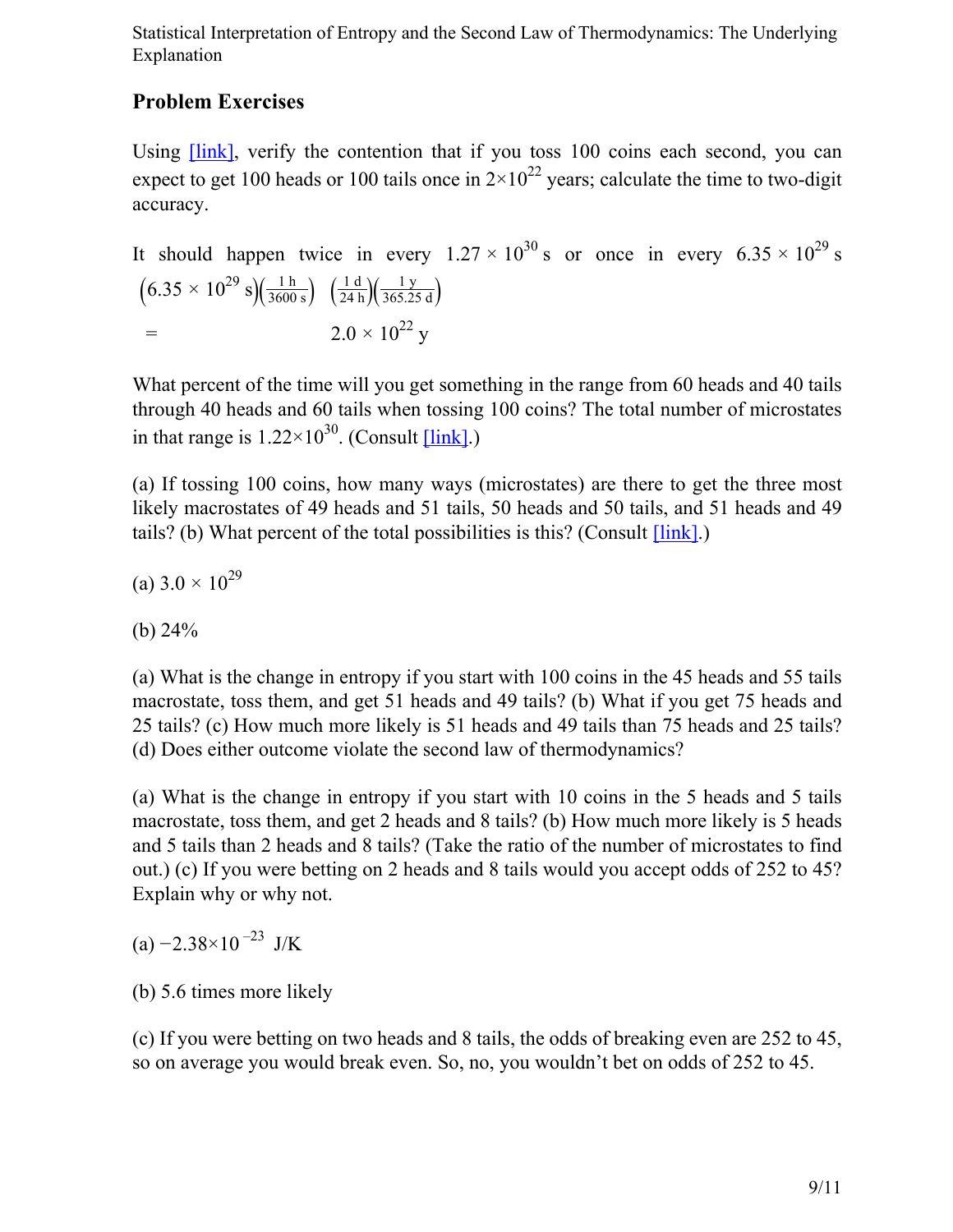<span id="page-9-0"></span>

|                  | Macrostate   Number of Microstates $(W)$ |              |
|------------------|------------------------------------------|--------------|
| Heads            | Tails                                    |              |
| 10               | $\boldsymbol{0}$                         | $\mathbf{1}$ |
| 9                | $\mathbf{1}$                             | 10           |
| 8                | $\overline{2}$                           | 45           |
| $\overline{7}$   | 3                                        | 120          |
| 6                | $\overline{4}$                           | 210          |
| 5                | 5                                        | 252          |
| $\overline{4}$   | 6                                        | 210          |
| 3                | 7                                        | 120          |
| $\overline{2}$   | 8                                        | 45           |
| $\mathbf{1}$     | 9                                        | 10           |
| $\boldsymbol{0}$ | 10                                       | $\mathbf{1}$ |
|                  |                                          | Total: 1024  |

(a) If you toss 10 coins, what percent of the time will you get the three most likely macrostates (6 heads and 4 tails, 5 heads and 5 tails, 4 heads and 6 tails)? (b) You can realistically toss 10 coins and count the number of heads and tails about twice a minute. At that rate, how long will it take on average to get either 10 heads and 0 tails or 0 heads and 10 tails?

(a) Construct a table showing the macrostates and all of the individual microstates for tossing 6 coins. (Use  $\boxed{\text{link}}$  as a guide.) (b) How many macrostates are there? (c) What is the total number of microstates? (d) What percent chance is there of tossing 5 heads and 1 tail? (e) How much more likely are you to toss 3 heads and 3 tails than 5 heads and 1 tail? (Take the ratio of the number of microstates to find out.)

(b) 7

(c) 64

(d) 9.38%

(e) 3.33 times more likely (20 to 6)